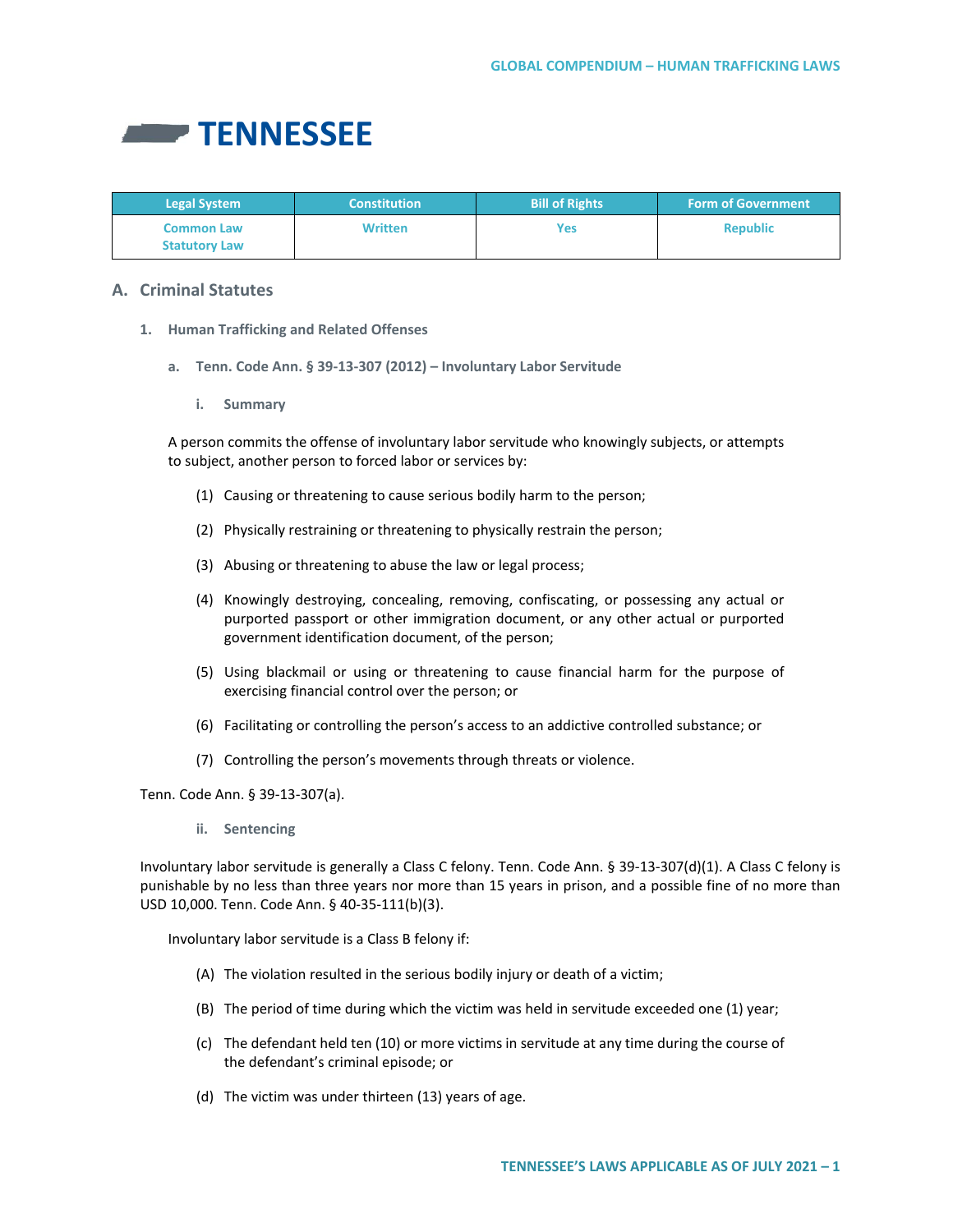Tenn. Code Ann. § 39-13-307(d)(2).

A Class B felony is punishable by imprisonment for eight to 30 years and a possible fine not to exceed USD 25,000. Tenn. Code Ann. § 40-35-111(b)(2).

"In addition to any other amount of loss identified or any other punishment imposed, the court shall order restitution to the victim or victims in an amount equal to the greater of: (1) The gross income or value to the defendant of the victim's labor or services; or (2) The value of the victim's labor as guaranteed under the minimum wage and overtime provisions of the [federal] Fair Labor Standards Act (FLSA), compiled in 29 U.S.C. § 201 et seq., or the minimum wage required in this state, whichever is higher." Tenn. Code Ann. § 39-13-307(b).

**iii. Statute of Limitations** 

The statute of limitations is eight years for a Class B felony. Tenn. Code Ann. § 40-2-101(b)(2). It is four years for a Class C felony. Tenn. Code Ann. § 40-2-101(b)(3).

- **b. Tenn. Code Ann. § 39-13-308 (2008) – Trafficking Persons for Forced Labor or Services** 
	- **i. Summary**

A person commits the offense of trafficking persons for forced labor or services who knowingly:

- (1) Recruits, entices, harbors, transports, provides, or obtains by any means, or attempts to recruit, entice, harbor, transport, provide, or obtain by any means, another person, intending or knowing that the person will be subjected to involuntary servitude; or
- (2) Benefits, financially or by receiving anything of value, from participation in a venture that has engaged in an act described in § 39-13-307 [involuntary labor servitude].

Tenn. Code Ann. § 39-13-308(a).

**ii. Sentencing**

Trafficking for forced labor or services is a Class C felony. Tenn. Code Ann. § 39-13-308(c). A Class C felony is punishable by imprisonment for three to 15 years and a possible fine not to exceed USD 10,000. Tenn. Code Ann. § 40-35-111(b)(3).

"In addition to any other amount of loss identified or any other punishment imposed, the court shall order restitution to the victim or victims in an amount equal to the greater of: (1) The gross income or value of the benefit received by the defendant as the result of the victim's labor or services; or (2) The value of the victim's labor as guaranteed under the minimum wage and overtime provisions of the [federal] Fair Labor Standards Act (FLSA), compiled in 29 U.S.C. § 201 et seq., or the minimum wage required in this state, whichever is higher." Tenn. Code Ann. § 39-13-308(b).

**iii. Statute of Limitations**

The statute of limitations for a prosecution for trafficking for forced labor or services is four years. Tenn. Code Ann. § 40-2-101(b).

- **c. Tenn. Code Ann. § 39-13-309 (2019) – Trafficking a Person for a Commercial Sex Act** 
	- **i. Summary**

A "commercial sex act" is defined as: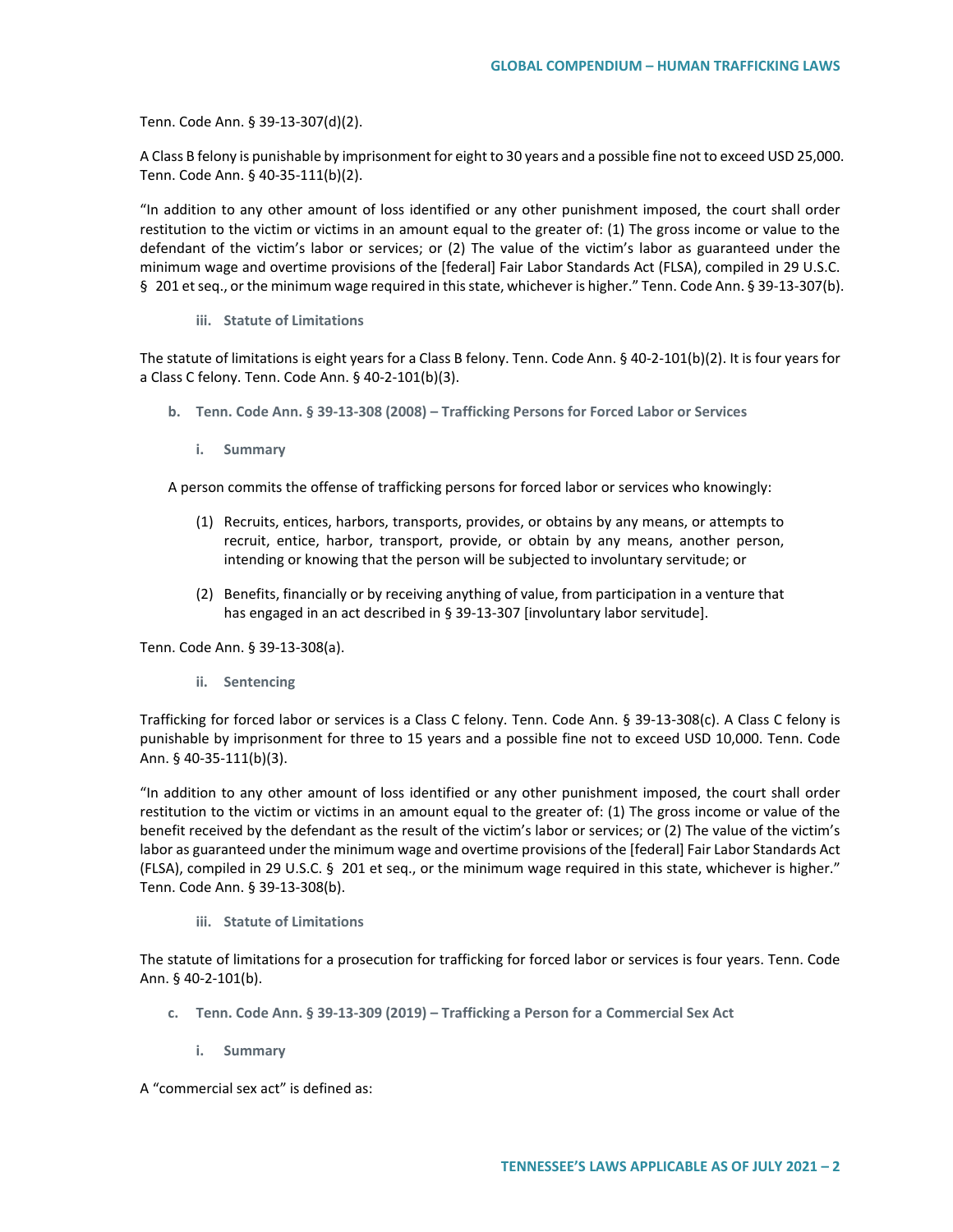- (A) Any sexually explicit conduct for which anything of value is directly or indirectly given, promised to, or received by any person, which conduct is induced or obtained by coercion or deception or which conduct is induced or obtained from a person under eighteen (18) years of age; or
- (B) Any sexually explicit conduct that is performed or provided by any person, which conduct is induced or obtained by coercion or deception or which conduct is induced or obtained from a person under eighteen (18) years of age.

Tenn. Code Ann. § 39-13-301(4).

A person commits the offense of trafficking a person for a commercial sex act who:

- (1) Knowingly subjects, attempts to subject, benefits from or attempts to benefit from another person's provision of a commercial sex act;
- (2) Recruits, entices, harbors, transports, provides, purchases, or obtains by any means another person for the purpose of providing a commercial sex act; or
- (3) Commits the acts in this subsection (a) when the intended victim of the offense is a law enforcement officer or a law enforcement officer eighteen (18) years of age or older posing as a minor.

Tenn. Code Ann. § 39-13-309(a).

Subsection (b) of section 39-13-309 provides that:

For purposes of subdivision (a)(2), such means may include, but are not limited to:

- (1) Causing or threatening to cause physical harm to the person;
- (2) Physically restraining or threatening to physically restrain the person;
- (3) Abusing or threatening to abuse the law or legal process;
- (4) Knowingly destroying, concealing, removing, confiscating, or possessing any actual or purported passport or other immigration document, or any other actual or purported government identification document, of the person;
- (5) Using blackmail or using or threatening to cause financial harm for the purpose of exercising financial control over the person; or
- (6) Facilitating or controlling a person's access to a controlled substance.

"It is not a defense to a violation of this section that: (1) The intended victim of the offense is a law enforcement officer; (2) The victim of the offense is a minor who consented to the act or acts constituting the offense; or (3) The solicitation was unsuccessful, the conduct solicited was not engaged in, or the law enforcement officer could not engage in the solicited offense." Tenn. Code Ann. § 39-13-309(d).

A corporation may be prosecuted for trafficking a person for a commercial sex act "only if an agent of the corporation performs the conduct that is an element of the crime while acting within the scope of the agent's office or employment and on behalf of the corporation and the commission of the crime was either authorized, requested, commanded, performed or within the scope of the agent's employment on behalf of the corporation or constituted a pattern of illegal activity that an agent of the company knew or should have known was occurring." Tenn. Code Ann. § 39-13-311.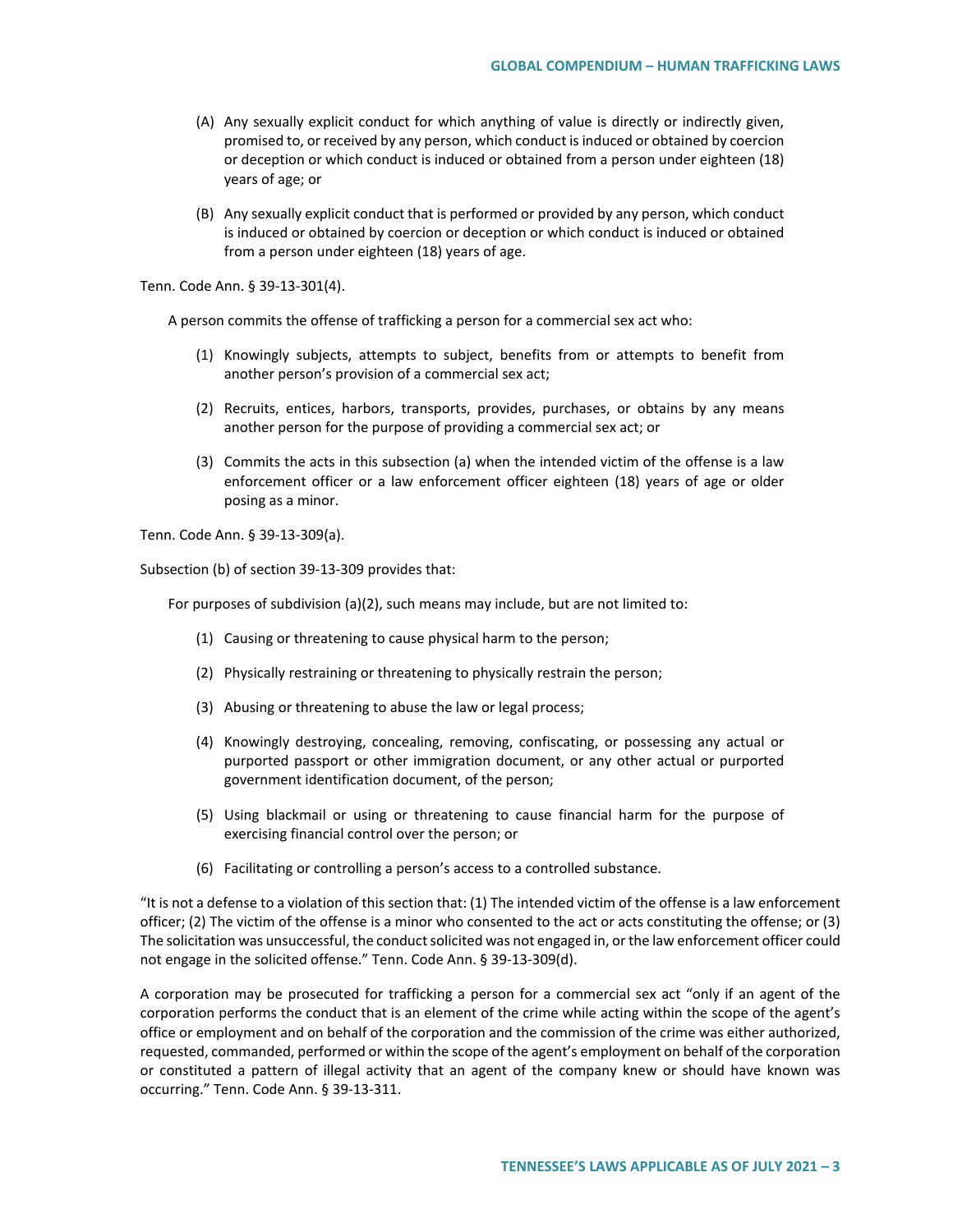### **ii. Sentencing**

The crime of trafficking a person for a commercial sex act is generally a Class B felony punishable by imprisonment for eight to 30 years and a possible fine not to exceed USD 25,000. Tenn. Code Ann. §§ 39-13- 309(c), 40-35-111(b)(2).

The crime is a Class A felony "where the victim of the offense is a child under fifteen (15) years of age, or where the offense occurs on the grounds or facilities or within one thousand (1,000) feet of a public or private school, secondary school, preschool, child care agency, public library, recreational center, or public park." Tenn. Code Ann. § 39-13-309(c). A Class A felony is punishable by imprisonment for 15 to 60 years and a possible fine not to exceed USD 50,000. Tenn. Code Ann. § 40-35-111(b)(1).

A person who is defined as a "child sexual predator" based on their conviction of designated offenses on or after July 1, 2007, including trafficking for a commercial sex act, is required to serve the entire sentence imposed by the court. Tenn. Code Ann. § 39-13-523.

The court may order a convicted defendant to pay restitution to the victim. Tenn. Code Ann. § 39-11-118.

**iii. Statute of Limitations**

The statute of limitations for a Class A felony is 15 years. Tenn. Code Ann. § 40-2-101(b)(1).

The statute of limitations for a Class B felony is eight years. Tenn. Code Ann. § 40-2-101(b)(2).

No later than 15 years from the date a child becomes 18 years of age, a person may be prosecuted for any offense against the child that constitutes trafficking a person for a commercial sex act and that occurred on or after July 1, 2013. Tenn. Code Ann. § 40-2-101(k)(1). For any offense against a child committed on or after July 1, 2021, a person may be prosecuted at any time after the offense was committed. Tenn. Code Ann. § 40-2-  $101(r)$ .

In addition, a person may be prosecuted at any time after the commission of the offense of trafficking for a commercial sex act if:

- (A) The victim was under thirteen (13) years of age at the time of the offense; or
- (B) (i) The victim was at least thirteen (13) years of age but no more than seventeen (17) years of age at the time of the offense; and
	- (ii) The victim reported the offense to another person prior to the victim attaining twenty-three (23) years of age.

Tenn. Code Ann. § 40-2-101(q)(2).

#### **d. Tenn. Code Ann. § 39-13-311(2008) – Trafficking Offenses by Corporations**

A corporation may be prosecuted for a violation of Tennessee's laws against trafficking persons for forced labor or trafficking a person for a commercial sex act "only if an agent of the corporation performs the conduct that is an element of the crime while acting within the scope of the agent's office or employment and on behalf of the corporation and the commission of the crime was either authorized, requested, commanded, performed or within the scope of the agent's employment on behalf of the corporation or constituted a pattern of illegal activity that an agent of the company knew or should have known was occurring." Tenn. Code Ann. § 39-13-311.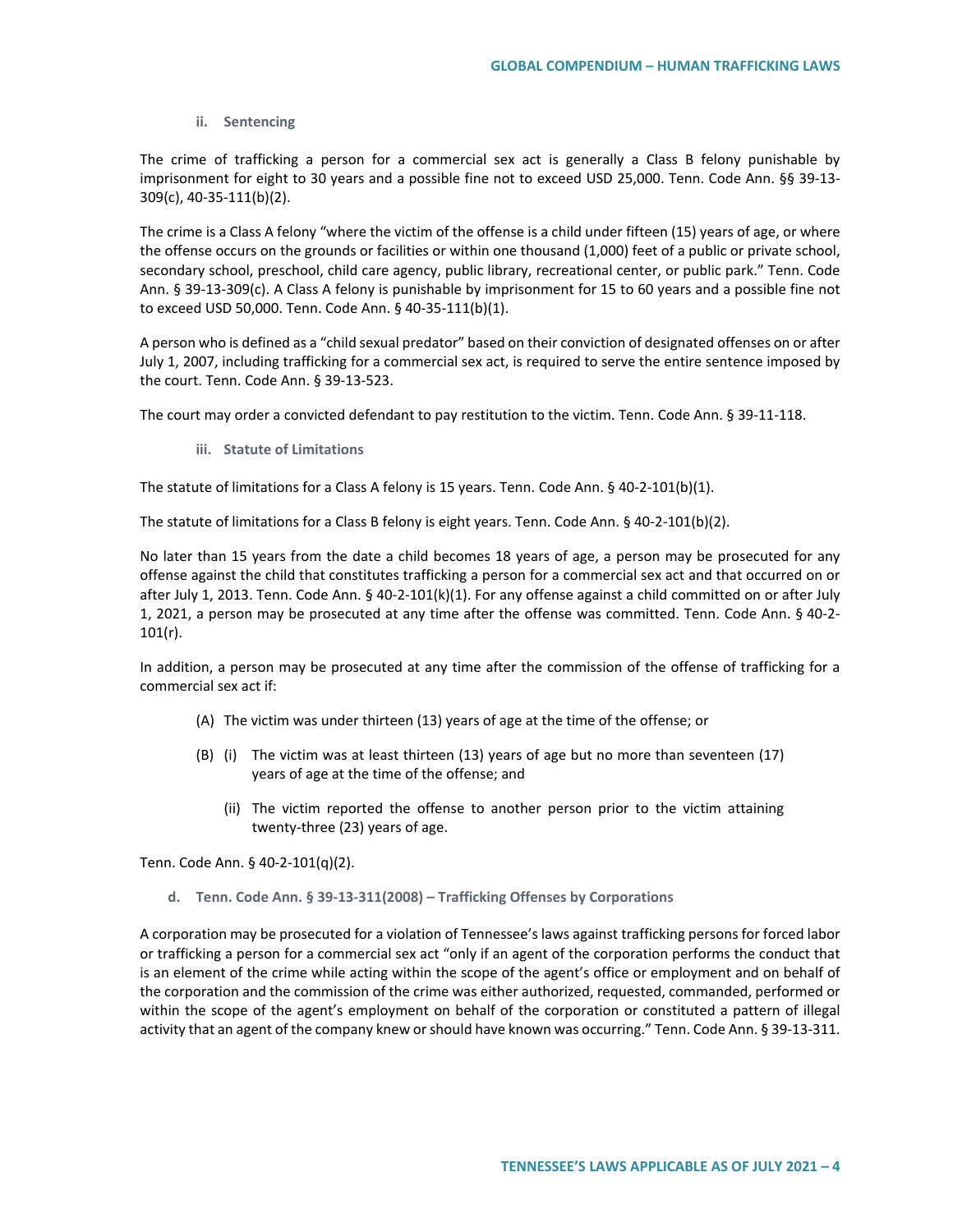#### **e. Tenn. Code Ann. § 39-11-611 (2021) – Self-Defense**

A person who is not engaged in conduct that would constitute a felony or a Class A misdemeanor and is in a place where the person has a right to be has no duty to retreat before threatening or using force against another person when and to the degree the person reasonably believes the force is necessary to protect against the other's use or attempted use of unlawful force. Tenn. Code Ann. § 39-11-611(b)(1).

For purposes of Tenn. Code Ann. § 39-11-611(b), a person is not engaged in conduct that would constitute a felony or a Class A misdemeanor or is in a place where the person does not have a right to be if the person is engaged in the activity or is in the place due to the person's status as a victim of human trafficking. The person must prove the person's status as a victim of human trafficking by clear and convincing evidence. Clear and convincing evidence of the person's status as a victim of human trafficking may be provided through testimony. Tenn. Code Ann. § 39-11-611(b)(3).

#### **f. Tenn. Code Ann. § 39-13-514 (2019) – Patronizing Prostitution**

Patronizing prostitution from a person who is younger than 18 years of age or who has an intellectual disability is punishable as trafficking for a commercial sex act under Tenn. Code Ann. § 39-13-309 (trafficking a person for a commercial sex act). Tenn. Code Ann. § 39-13-514(b)(3).

"Patronizing prostitution" is defined as "soliciting or hiring another person with the intent that the other person engage in prostitution, or entering or remaining in a house of prostitution for the purpose of engaging in sexual activity." Tenn. Code Ann. § 39-13-512(3).

**g. Tenn. Code Ann. § 39-13-515 (2019) – Promoting Prostitution** 

The offense of promoting prostitution is punishable as trafficking for a commercial sex act under Tenn. Code Ann. § 39-13-309 if the person being promoted is less than 18 years of age. Tenn. Code Ann. § 39-13-515(c).

"Promoting prostitution" means:

- (i) Owning, controlling, managing, supervising, or in any way keeping, alone or in association with others, a business for the purpose of engaging in prostitution, or a house of prostitution;
- (ii) Procuring an inmate for a house of prostitution;
- (iii) Encouraging, inducing, or otherwise purposely causing another to become a prostitute;
- (iv) Soliciting a person to patronize a prostitute;
- (v) Procuring a prostitute for a patron; or
- (vi) Soliciting, receiving, or agreeing to receive any benefit for engaging in any of the activities defined in subdivisions  $(4)(A)(i)$ –(v); and

"Promoting prostitution" does not include a person who solicits, procures, induces, encourages, or attempts to cause another to patronize a prostitute if:

- (i) The person promoting the prostitute and the prostitute being promoted are the same person; and
- (ii) The intent of the promotion is the solicitation of business for only the prostitute engaging in the promotion.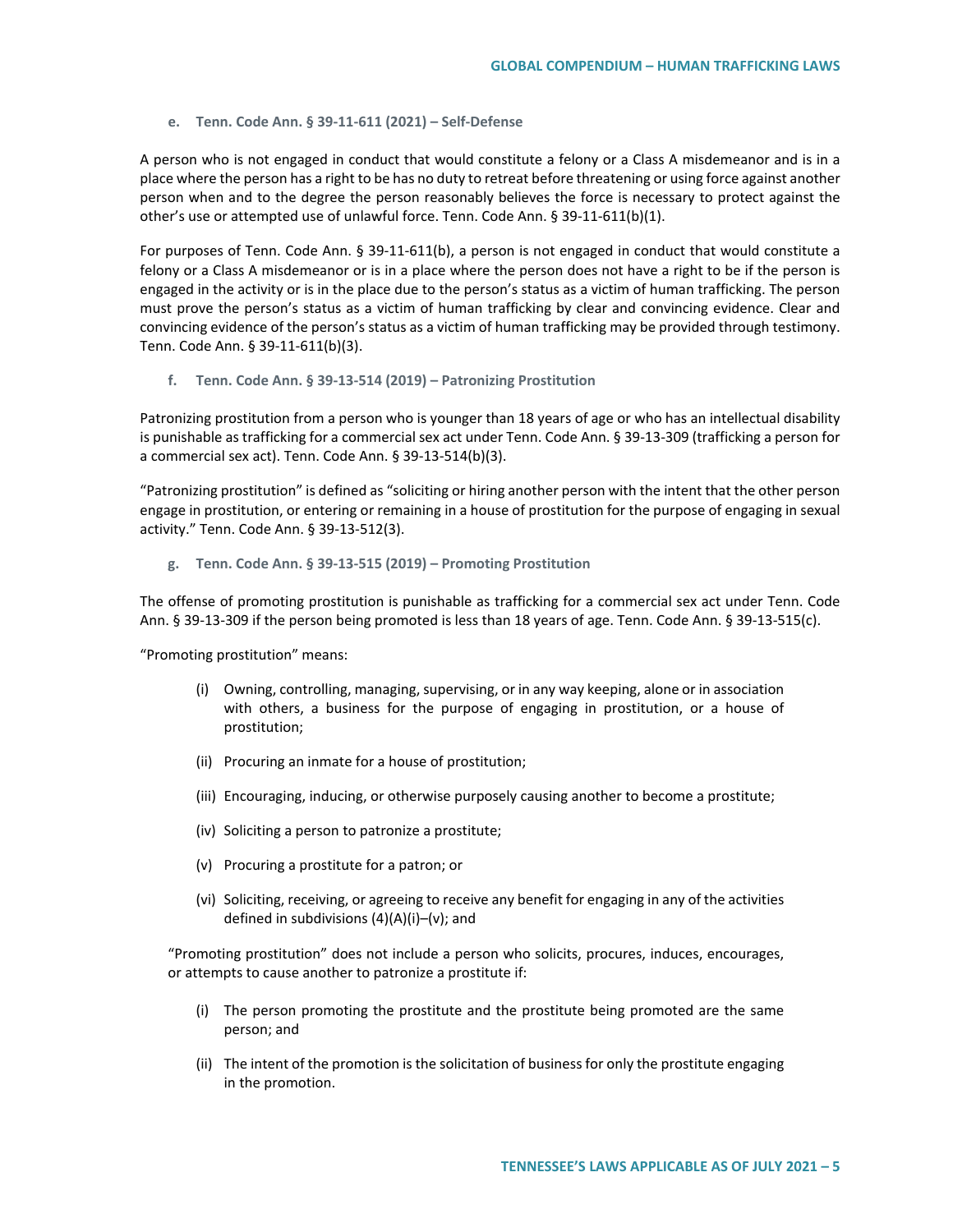Tenn. Code Ann. § 39-13-512(4)(A)–(B).

- **h. Tenn. Code Ann. § 39-13-528 (2013) – Solicitation of Person Under 18 Years of Age**
	- **i. Summary**

It is an offense for a person 18 years of age or older, "by means of oral, written, or electronic communication, electronic mail, or Internet services, directly or through another, to intentionally command, request, hire, persuade, invite, or attempt to induce a person whom the person making the solicitation knows, or should know, is less than eighteen (18) years of age, or solicits a law enforcement officer posing as a minor, and whom the person making the solicitation reasonably believes to be less than eighteen (18) years of age, to engage in conduct that, if completed, would constitute a violation by the soliciting adult of" offenses including trafficking for commercial sex acts pursuant to Tenn. Code Ann. § 39–13–309. Tenn. Code Ann. § 39-13-528(a).

It is no defense that the solicitation was unsuccessful, that the conduct solicited was not engaged in, or that the law enforcement officer could not engage in the solicited offense. It is also no defense that the minor solicited was unaware of the criminal nature of the conduct solicited. Tenn. Code Ann. § 39-13-528(b).

**ii. Sentencing** 

Soliciting a person under 18 years old is an offense one classification lower than the most serious crime solicited, unless the offense solicited was a Class E felony, in which case the offense shall be a Class A misdemeanor. Tenn. Code Ann. § 39-13-528(c).

A court may order a convicted defendant to pay restitution to the victim. Tenn. Code Ann. § 39-11-118.

**iii. Statute of Limitations**

A person may be prosecuted at any time for a felony violation of the crime of solicitation of a person under 18 if: (1) the victim was under 13 years of age at the time of the offense; or (2) (i) the victim was at least 13 years of age but no more than 17 years of age at the time of the offense; and (ii) the victim reported the offense to another person prior to the victim attaining 23 years of age. Tenn. Code Ann. § 40-2-101(q).

**i. Tenn. Code Ann. § 39-13-513 (2021) – Prostitution; Minors; Affirmative Defense for Trafficking Victims**

With respect to minors, Tennessee's prostitution statute provides:

[I]f it is determined after a reasonable detention for investigative purposes, that a person suspected of or charged with a violation of this section is under eighteen (18) years of age, that person shall be immune from prosecution for prostitution as a juvenile or adult. A law enforcement officer who takes a person under eighteen years of age into custody for a suspected violation of this section shall, upon determination that the person is a minor, provide the minor with the telephone number for the Tennessee human trafficking resource center hotline, notify the department of children's services, and release the minor to the custody of a parent or legal guardian or transport the minor to a shelter care facility designated by the juvenile court judge to facilitate the release of the minor to the custody of a parent or legal guardian.

Tenn. Code Ann. § 39-13-513(d).

A person charged with a violation of the prostitution statute has a defense to the prosecution on the grounds that the violation "was so charged for conduct that occurred because the person was a victim of an act committed in violation of § 39-13-307 or § 39-13-309, or because the person was a victim as defined under the [federal] Trafficking Victims Protection Act, compiled in 22 U.S.C. § 7102." Tenn. Code Ann. § 39-13-513(e).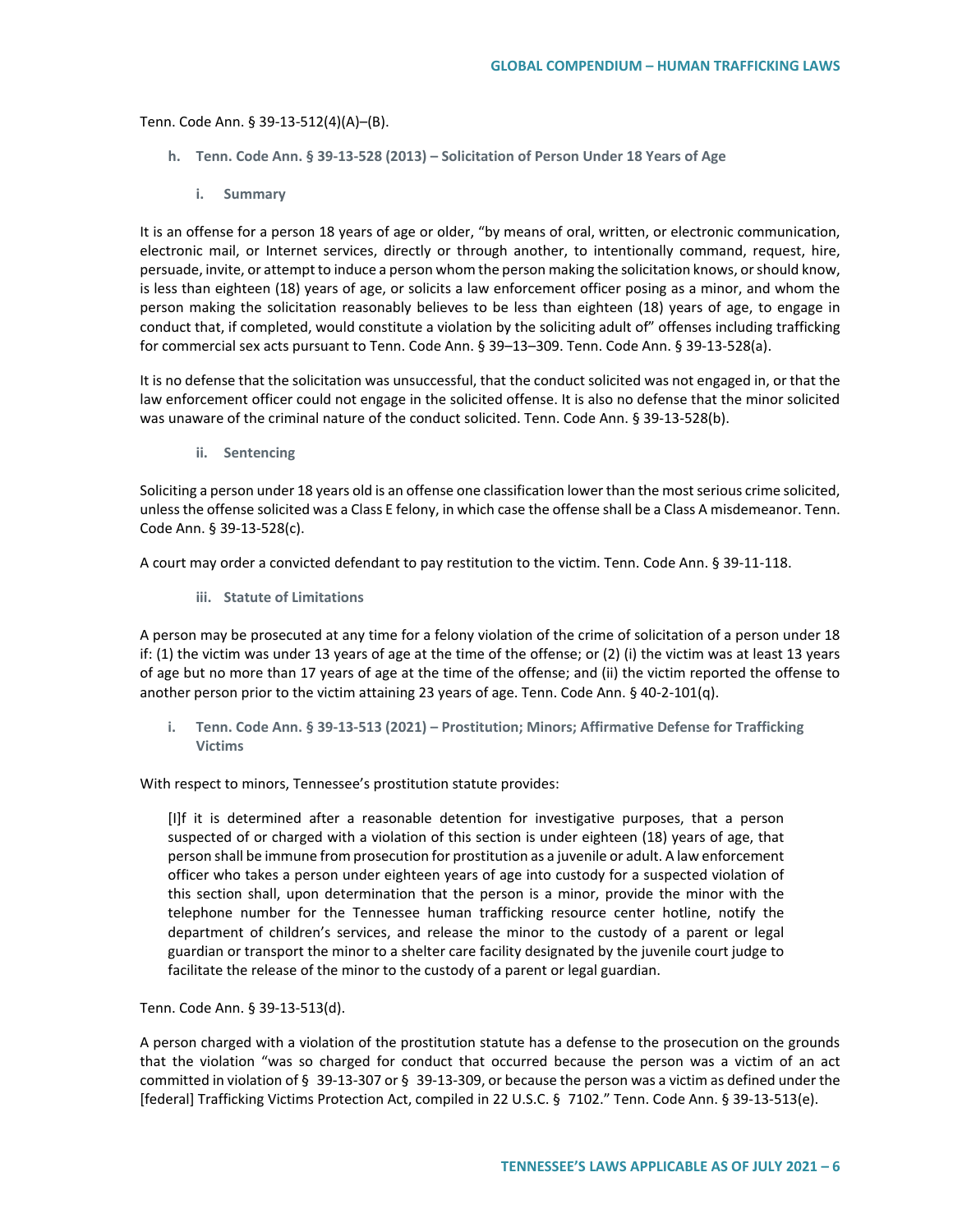**2. Online Child Sexual Exploitation and Child Pornography Offenses**

Tenn. Code Ann. § 39-13-529 – Sexual Exploitation of Minors via Electronic Means

Tenn. Code Ann. § 39-17-1003 – Sexual Exploitation

Tenn. Code Ann. § 39-17-1004 – Aggravated Sexual Exploitation

Tenn. Code Ann. § 39-17-1005 – Especially Aggravated Sexual Exploitation

**3. Tenn. Code Ann. §§ 40-39-203 (2015), 40-39-204 (2020) – Sex Offender Registration Act**

With limited exceptions, an "offender" must register on the Sexual Offender and Violent Sexual Offender Registry. Tenn. Code Ann. § 40-39-204. An "offender" includes a person convicted of offenses including sexual exploitation of a minor, solicitation of a minor, solicitation generally, child pornography, and trafficking of commercial sex (which is considered a "violent sexual offense"). Tenn. Code Ann. § 40-39-202.

A person who must register on the Sexual Offender and Violent Sexual Offender Registry based solely upon a conviction for aggravated prostitution under Tenn. Code Ann. § 39-13-516 may petition the sentencing court for termination of the registration requirements based on the person's status as a victim of a human trafficking offense. Tenn. Code Ann. § 40-39-218.

### **B. Civil Liability Statutes**

- **1. Tenn. Code Ann. § 39-13-314 (2012) – Human Trafficking; Victims' Civil Lawsuits; Damages**
	- **a. Summary**

Under Tennessee law, a "trafficked person" may bring a civil lawsuit. A "'[t]rafficked person' means a victim of a human trafficking offense." A "'[h]uman trafficking offense' means the commission of any act that constitutes the criminal offense of involuntary labor servitude, under § 39-13-307; trafficking persons for forced labor or services, under § 39-13-308; trafficking for a commercial sex act, under § 39-13-309; or promoting the prostitution of a minor, under § 39-13-512." Tenn. Code Ann. § 39-13-314(a).

**b. Damages and Other Relief**

"A trafficked person may bring a [lawsuit] for actual damages, compensatory damages, punitive damages, injunctive relief, any combination of those or any other appropriate relief. [] A prevailing plaintiff is entitled to an award of attorney's fees and costs." Tenn. Code Ann. § 39-13-314(b).

Restitution available under Tennessee's civil liability statute includes:

items covered by the criminal injuries compensation fund under § 40-24-107 and any of the following, if not already covered by the court's restitution order:

- (1) Costs of medical and psychological treatment, including physical and occupational therapy and rehabilitation, at the court's discretion;
- (2) Costs of necessary transportation, temporary housing, and child care, at the court's discretion;
- (3) Attorney's fees and other court-related costs, such as victim advocate fees;
- (4) The greater of: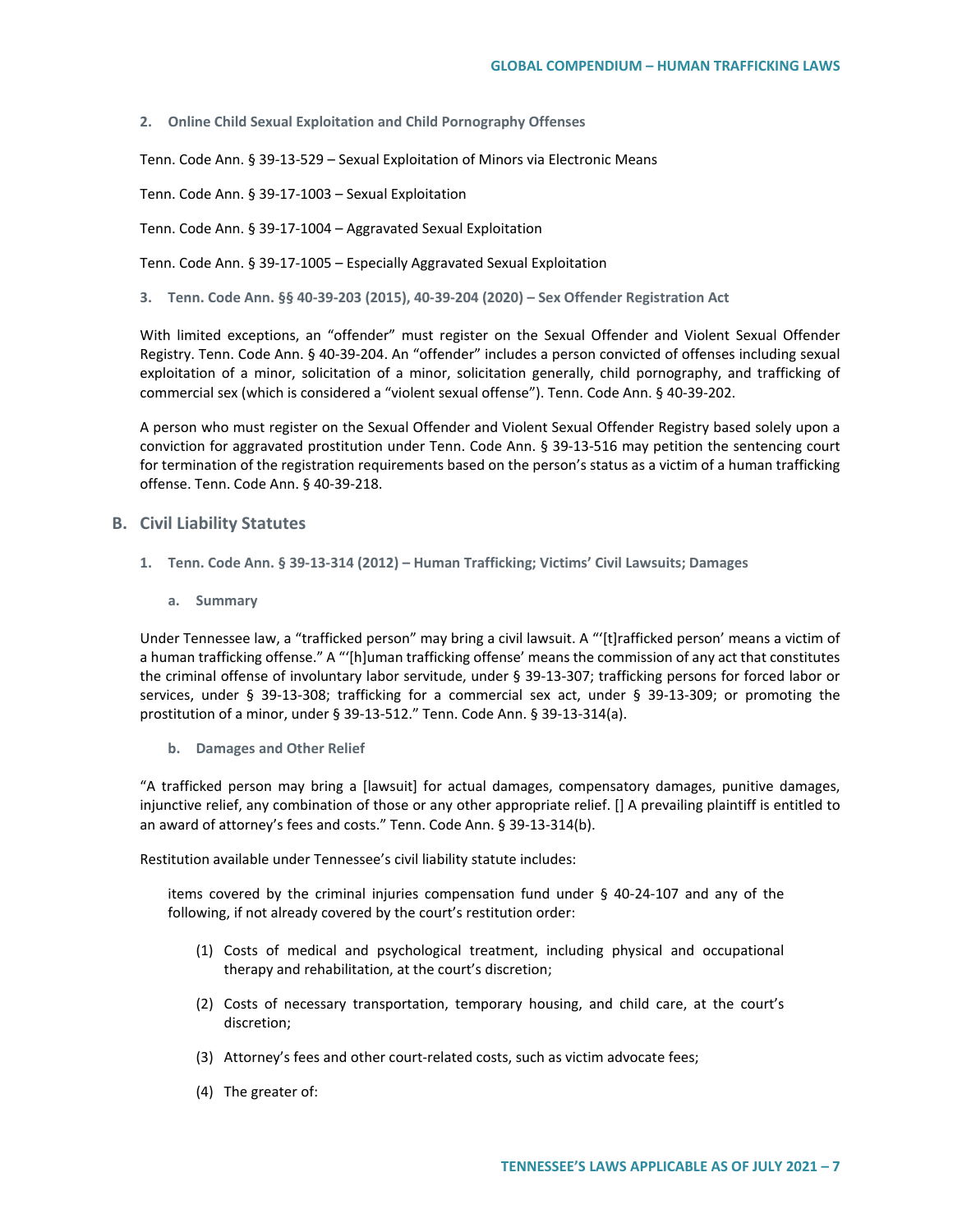- (A) The value of the victim's labor as guaranteed under the minimum wage and overtime provisions of the [federal] Fair Labor Standards Act (FLSA), compiled in 29 U.S.C. §§ 201 *et seq.* or state equivalent; or
- (B) The gross income or value to the defendant of the victim's labor or services or of any commercial sex acts engaged in by the victim while in the human trafficking situation;
- (5) Return of property, cost of damage to property, or full value of property if destroyed or damaged beyond repair;
- (6) Compensation for emotional distress, pain, and suffering;
- (7) (A) Expenses incurred by a victim and any household members or other family members in relocating away from the defendant or the defendant's associates, including, but not limited to, deposits for utilities and telephone service, deposits for rental housing, temporary lodging and food expenses, clothing, and personal items;
	- (B) Expenses incurred pursuant to subdivision  $(c)(7)(A)$  shall be verified by law enforcement to be necessary for the personal safety of the victim or household or family members, or by a mental health treatment provider to be necessary for the emotional well-being of the victim;
- (8) Repatriation of the victim to the victim's home country, if applicable; and
- (9) Any and all other losses suffered by the victim as a result of human trafficking offenses.

Tenn. Code Ann. § 39-13-314(c).

**c. Statute of Limitations** 

Tennessee's general statute of limitations provides that a civil lawsuit for personal injuries shall be commenced within two years after the claim accrued, if:

- (A) Criminal charges are brought against any person alleged to have caused or contributed to the injury;
- (B) The conduct, transaction, or occurrence that gives rise to the [lawsuit] for civil damages is the subject of a criminal prosecution commenced within one (1) year by:
	- (i) A law enforcement officer;
	- (ii) A district attorney general; or
	- (iii) A grand jury; and
- (C) The [lawsuit] is brought by the person injured by the criminal conduct against the party prosecuted for such conduct.

Tenn. Code Ann. § 28-3-104(a)(2). Otherwise, a lawsuit for injuries to the person shall be commenced within one year after the claim accrued. Tenn. Code Ann. § 28-3-104(a)(1).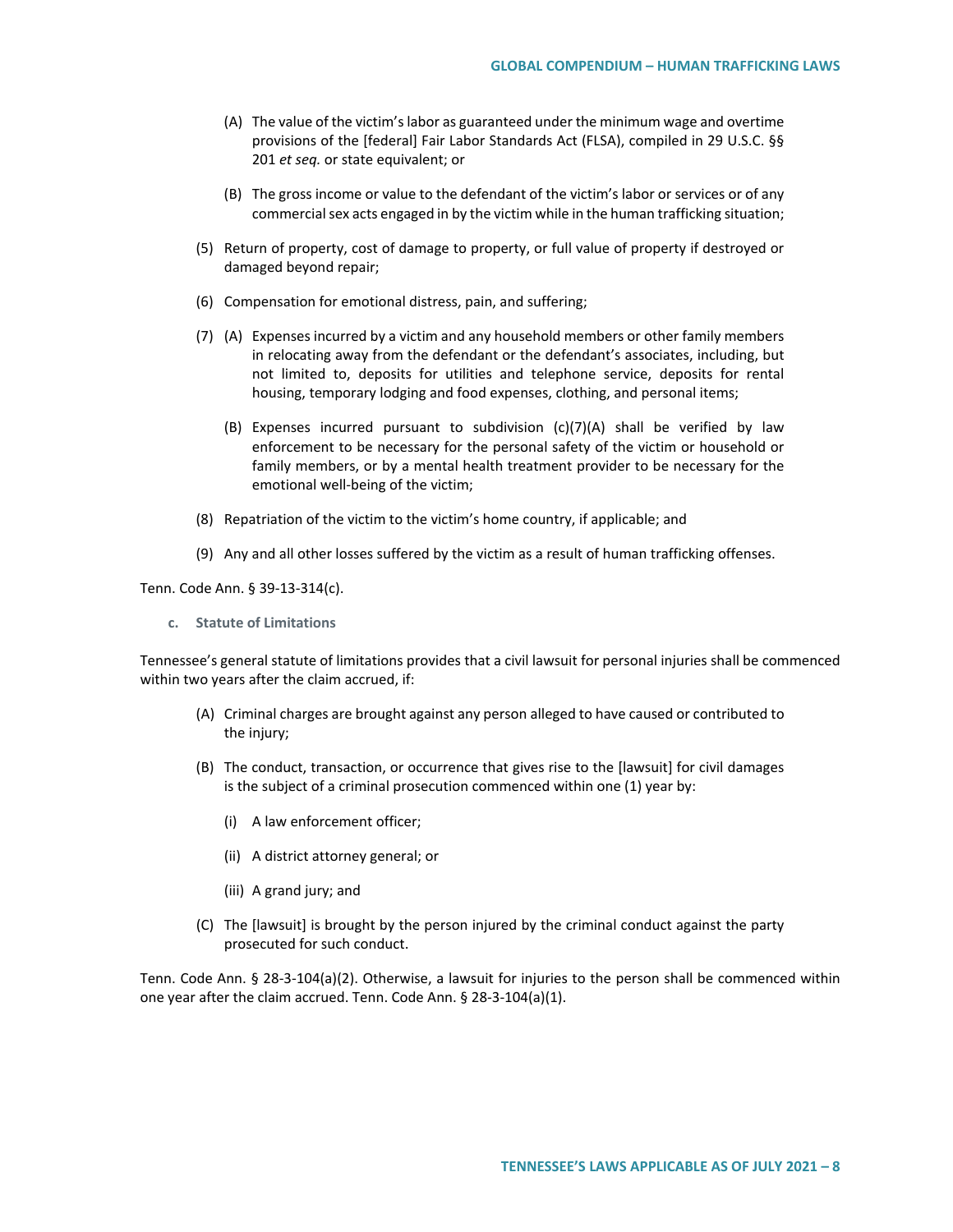# **C. Additional Statutes Specific to Human Trafficking**

**1. Tenn. Code Ann. §§ 4-3-3001, 4-3-3002 (2015) – Human Trafficking Advisory Council**

The Tennessee Bureau of Investigation shall form a human trafficking advisory council to further develop and implement a state plan for the prevention of human trafficking and appoint its members.

**2. Tenn. Code Ann. § 9-4-214 (2019) – Victims of Human Trafficking Fund** 

A fund within the state treasury shall be established for the purposes of providing comprehensive treatment and specialized support systems for the victims of human trafficking. The department of finance and administration's office of criminal justice programs shall distribute moneys in the fund in the form of grants to agencies that provide specialized comprehensive treatment and support services for the victims of human trafficking.

**3. Tenn. Code Ann. § 37-1-102 (2019) – Juvenile Courts and Proceedings**

Tennessee's child protection statutes include trafficking for a commercial sex act within the definition of "severe child abuse."

**4. Tenn. Code Ann. § 37-1-408 (2018) – Child Abuse Training Programs**

The department of children's services shall develop guidelines on the best practices for identifying and reporting signs of child abuse, child sexual abuse, and human trafficking in which the victim is a child, and the department of education shall use the guidelines in training teachers.

**5. Tenn. Code Ann. § 38-6-114 (2017) – Course of Instruction Concerning Human Trafficking; Protocols and Procedures for Law Enforcement Response; Training Requirements; Special Agents** 

The Tennessee Bureau of Investigation shall implement "a course or courses of instruction, composed of live instruction, telecommunication, video or other medium, or any combination of methods, for the training of law enforcement officers and other government officials who are directly involved with human trafficking, including the investigation of and the intake of human trafficking complaints; and ... [d]evelop recommended best practice uniform protocols and procedures for law enforcement response to human trafficking."

**6. Tenn. Code Ann. § 39-13-312 (2011) – Use of Proceeds from Judicial Forfeiture**

Twenty percent of proceeds from criminal forfeitures related to trafficking offenses shall go "to the law enforcement agency conducting the investigation that resulted in the forfeiture for use in training and equipment for the enforcement of the human trafficking laws," and another twenty percent shall go to "the district attorneys general conference for education, expenses, expert services, training or the enhancement of resources for the prosecution of and asset forfeiture in human trafficking cases."

**7. Tenn. Code Ann. § 39-13-313 (2011) – Tennessee Human Trafficking Resource Center Hotline Act**

The state created the Tennessee Human Trafficking Hotline Resource Center and Hotline. Businesses are strongly encouraged to post a sign with the Hotline's phone number and information. The Hotline is anonymous and confidential, available 24/7, in multiple languages, and toll-free.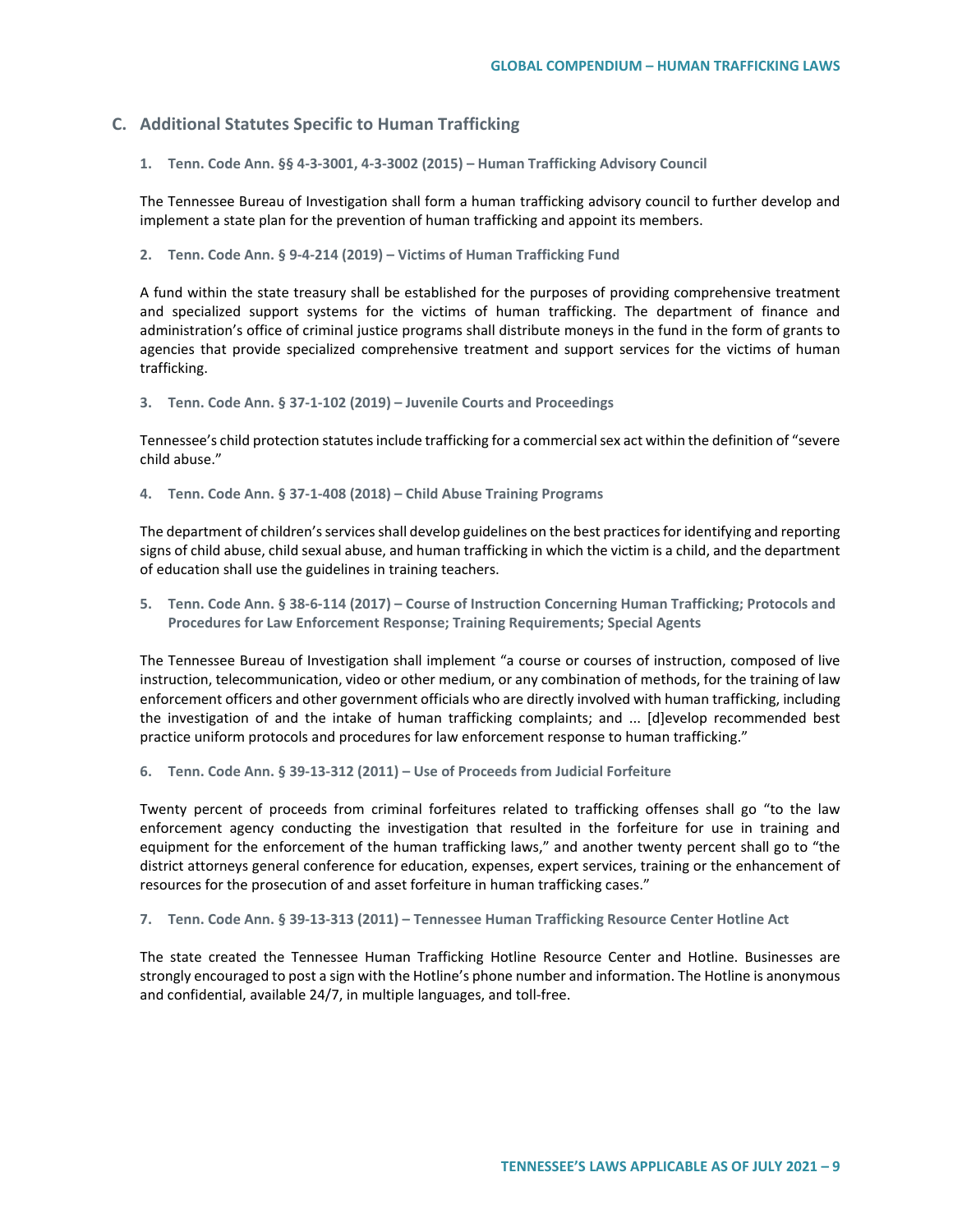**8. Tenn. Code Ann. § 40-32-105 (2019) – Petition for Expunction of Certain Offenses Committed by Victim of Human Trafficking; § 37-1-153 (2019) – Expungement (Juveniles)**

A year after the completion of a person's most recent criminal sentence, a person may file a petition to expunge that person's public records involving offenses related to the person's status as a victim of human trafficking if certain conditions are met.

In addition, a court may order all or any portion of a juvenile's court files and juvenile records expunged if the court finds that the conduct upon which the adjudication is based occurred as a result of the person being a victim of human trafficking.

**9. Tenn. Code Ann. § 40-38-602 (2020) – Victim Address Confidentiality Program**

The Secretary of State must establish a victim address confidentiality program open to victims of human trafficking.

**10. Tenn. Code Ann. § 50-2-113 (2013) – Tennessee Wage Protection Act** 

The Department of Labor and Workforce Development is responsible for collecting wage claims on behalf of employees. Accordingly, an aggrieved employee must submit a complaint to the Department. Tenn. Code § 50- 2-108.

More information is available at: [https://www.tn.gov/workforce/employees/labor-laws/labor-laws](https://www.tn.gov/workforce/employees/labor-laws/labor-laws-redirect/wages-breaks.html)[redirect/wages-breaks.html.](https://www.tn.gov/workforce/employees/labor-laws/labor-laws-redirect/wages-breaks.html)

**11. Tenn. Code Ann. § 71-1-135 (2019) – Victims of Human Trafficking; Plan for Delivery of Services**

The Tennessee Commissioner of Human Services must establish a plan for delivery of services to human trafficking victims.

**D. Academic Research/Papers**

A. Knisely, *When the Defendant Is a Victim: New Court Offers Hope to Victims of Sex Trafficking*, 52 APR Tenn. B. J. 16 (2016).

**E. Significant Cases** 

No significant cases were found regarding Tennessee's human trafficking statutes.

**F. Resources**

National Human Trafficking Hotline (Tennessee): <https://humantraffickinghotline.org/state/tennessee>

Shared Hope International, Tennessee Report Card (2019): [http://sharedhope.org/PICframe9/reportcards/PIC\\_RC\\_2019\\_TN.pdf](http://sharedhope.org/PICframe9/reportcards/PIC_RC_2019_TN.pdf)

Shared Hope International, Tennessee Analysis and Recommendations (2019): [http://sharedhope.org/PICframe9/analysis/PIC\\_AR\\_2019\\_TN.pdf](http://sharedhope.org/PICframe9/analysis/PIC_AR_2019_TN.pdf)

Tennessee Anti-Slavery Alliance: <http://tnantislaveryalliance.org/>